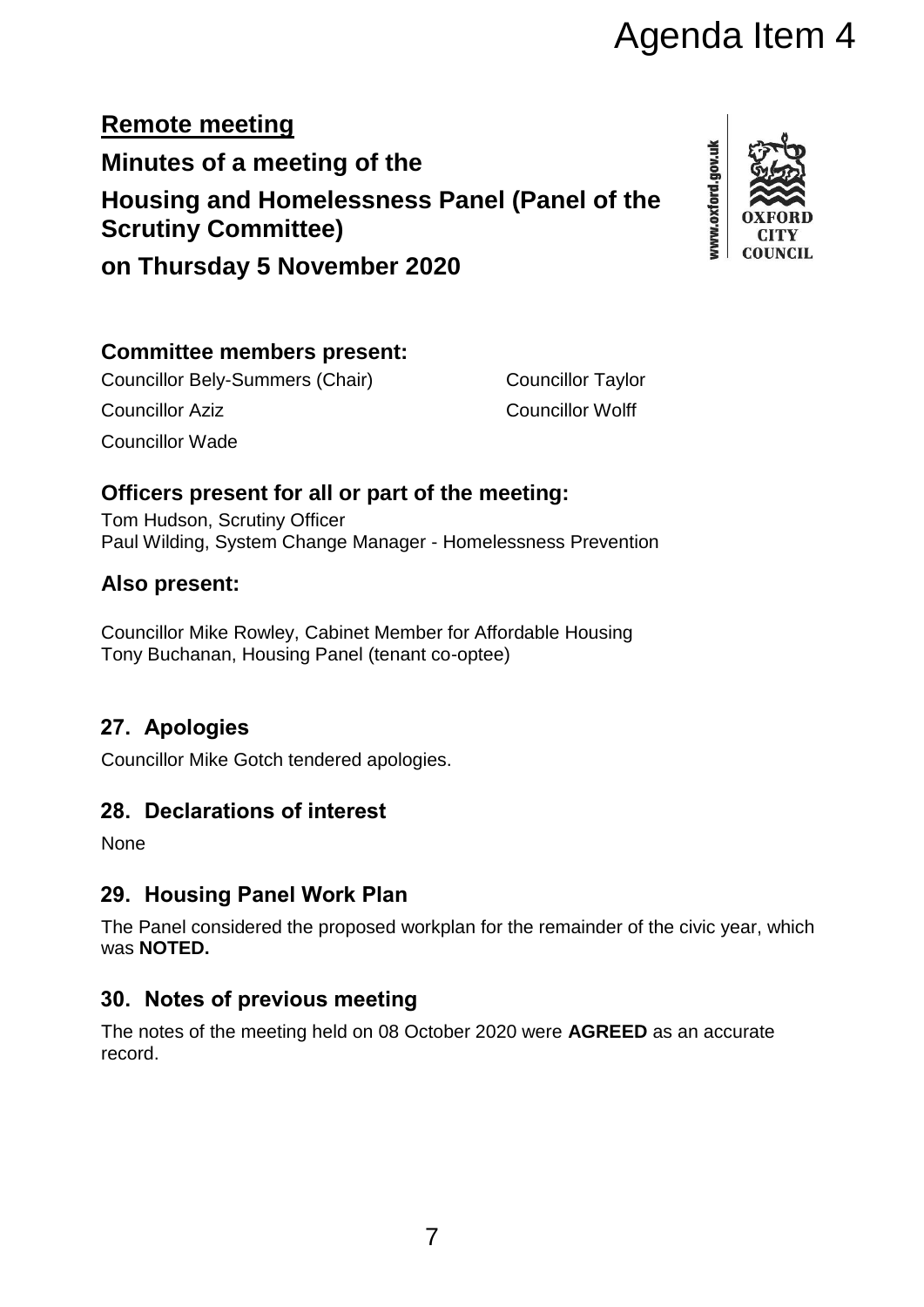#### **31. Rough Sleeping Update (including Hidden Homelessness)**

#### Rough Sleeping Update

Paul Wilding, Rough Sleeping and Single Homeless Manager, presented the Rough Sleeping Update. Due to the fast-pace of developments in this area, a number of items in the report provided had significant updates. These included the announcement of a new national lockdown. The government had provided no new duties on Councils regarding rough sleeping, but following the efforts to provide interim accommodation during the first lockdown, numbers were low. Confirmation had been received from MHCLG that the planned November street count could proceed. An announcement had been made by MHCLG of almost £1m in funding from the Long Term Accommodation Fund to the Council which, alongside other provision, would mean 20 new units and 45 bed spaces would be available for long term rough sleepers for move-on accommodation. This comprised all the funding that the Council had applied for from the fund. Finally, the Council's Severe Weather Emergency Protocol (SWEP) had been updated and a briefing would be provided to Councillors on it.

In its response to the report and presentation, the Panel raised a number of issues and questions. Firstly, the support available to those who had turned down interim accommodation during the pandemic. It was explained that St Mungo's as the commissioned outreach service would offer support to rough sleepers. If they were to refuse accommodation that would be respected, but St Mungo's would still continue to provide the same support afterwards.

The source of the additional units available for rough sleepers paid for through the Long Term Accommodation Fund grant was questioned. Five were to be purchased from the market, ten Council properties to be repurposed, and to five acquired from housing associations. The process for identifying which properties to repurpose would be largely based on which Council properties of one-bedroom became available. Further funding would be required, but it was the ambition to reach 50 such units in total owing to the success of such units in helping rough sleepers to find and maintain permanent accommodation. Whilst repurposing did diminish the availability of properties for other types of council tenants, avoiding the need to provide expensive and extensive ancillary services for rough sleepers represented a saving. Furthermore, the Council in providing 4.5% of social housing for temporary accommodation and move-on for rough sleepers was providing relatively little in comparison to some other Councils, with Hull providing 21% and Milton Keynes dedicating 16% to that purpose. The Council was 163<sup>rd</sup> out of 323 in the level of provision nationwide on that metric.

Clarity was sought regarding the status of provision of temporary accommodation for those with no recourse to public funds during the lockdown. It was confirmed that currently approximately 20 individuals without recourse to public funds were being provided temporary accommodation, though there was unclear advice from MHCLG on this. At some point, the Council's ability to provide such support would cease, making it all the more important to work to find solutions as quickly as possible. In the longer term, Paul Leo, Interim Director of Housing, explained the Council was working through Oxfordshire Homeless Movement to develop links with faith groups, foundations and individual benefactors to provide support to such individuals from the point at which the Council would be legally barred from doing so. It was suggested that it was important in ensuring uptake of the Council's offers of support to those without no recourse to public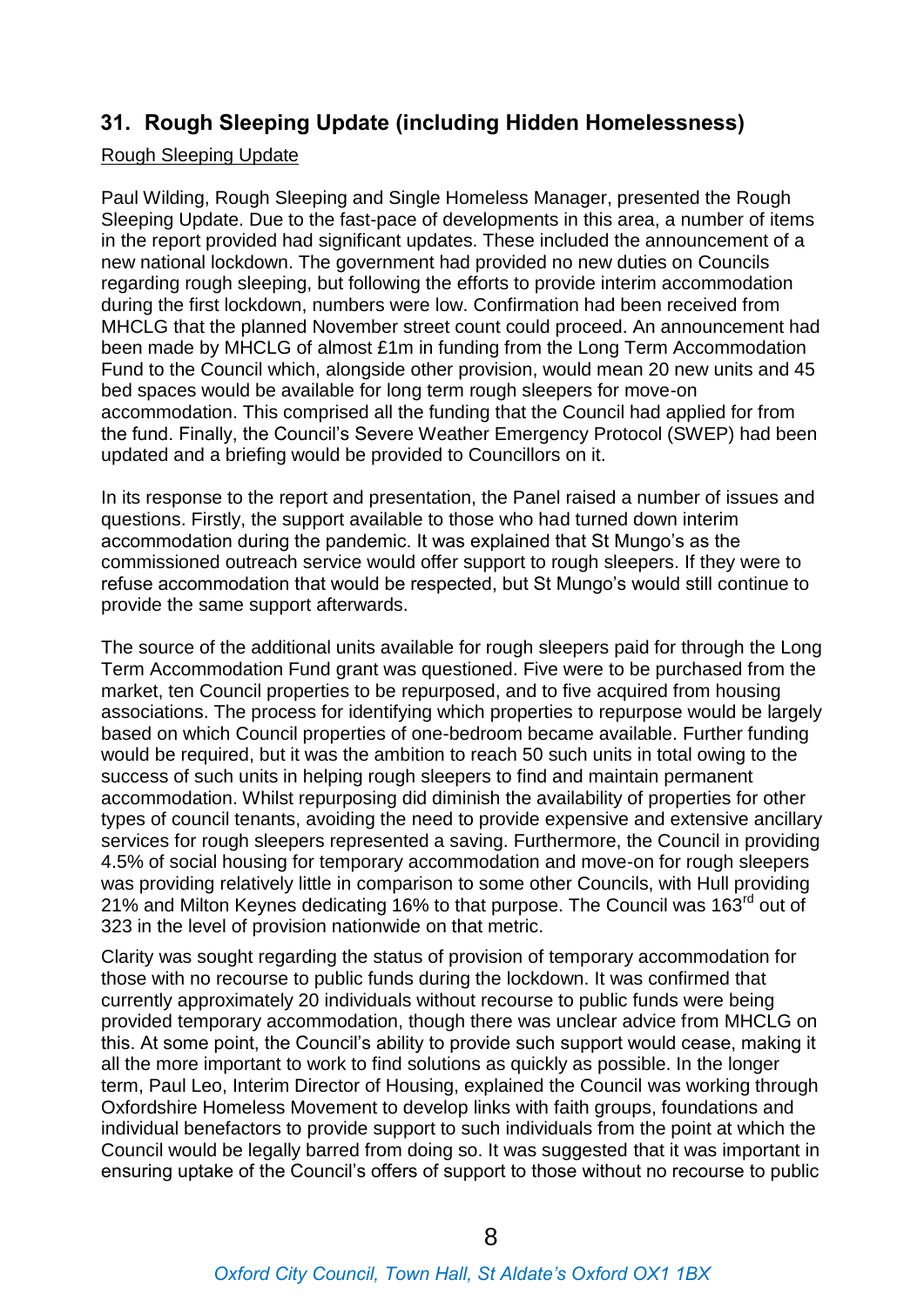funds that such individuals be assured doing so would not involve sharing of their immigration status.

At 48, the number of people giving up their temporary accommodation or being evicted was queried. The number at present was fairly low, but had originally been high when individuals had been placed in hotels and where there were difficulties with hotel staff, particularly around smoking in bedrooms. It was agreed that a gender breakdown would be provided outside the meeting. The fall in the number of EU citizens sleeping rough was put down to a combination of factors – the higher proportion of people being housed, and the success of the work of a government-funded worker for St Mungo's with a specialism in working with immigrants.

In response to questions about the relationships with the neighbouring districts the Interim Director of Housing provided an update. A number of important milestones were being reached by the county-wide steering group on rough sleeping. Two reports, by Crisis and the local Adult Safeguarding Board, were to be published on the efficacy of a rapid-rehousing approach, and the number of deaths of rough sleepers over the past two years. The steering group was setting up a group to respond to the issues raised. Amidst the high degree of joint working it was expected that a consultation would be launched on a county-wide strategy on rough sleeping which sought to jointlycommission services between agencies, and make use of each particular partner's strengths. For example, some of the other districts were felt to have more housing availability, whereas Oxford could offer a greater concentration of services to rough sleepers.

The challenges of providing SWEP provision in a socially-distanced manner were explored. In the absence of being able to use communal spaces, specific properties had been identified at Becket St for SWEP provision, extra space at the YHA and O'Hanlon House, making 22 places in total. This exceeded the number of rough sleepers in the City. Were numbers to increase, hotels had been contacted to identify suitable extra places.

It was **AGREED** that the following recommendation be made to Cabinet:

**That the Council makes, as a matter of urgency, a public statement to clarify its position that it will provide emergency accommodation to all rough sleepers, including those without recourse to public funds, and that individuals receiving such support will not have their details passed to any immigration agency.**

#### Hidden Homelessness

Paul Wilding, Rough Sleeping and Single Homeless Manager, presented the update. By its nature, hidden homelessness is difficult to track with certainty. Since the publication of the most recent major study on hidden homelessness, the government had passed the Homelessness Reduction Act, which placed a duty on local authorities towards single homeless individuals. This single change was a solution for many of the causes of hidden homelessness.

Taking as a proxy for the number of people sofa-surfing the quantity of people approaching the Council Housing Options service for help under the Homelessness Reduction Act, numbers had increased by approximately 20% in comparison to the previous year. It was not possible to extrapolate from this the number of hidden